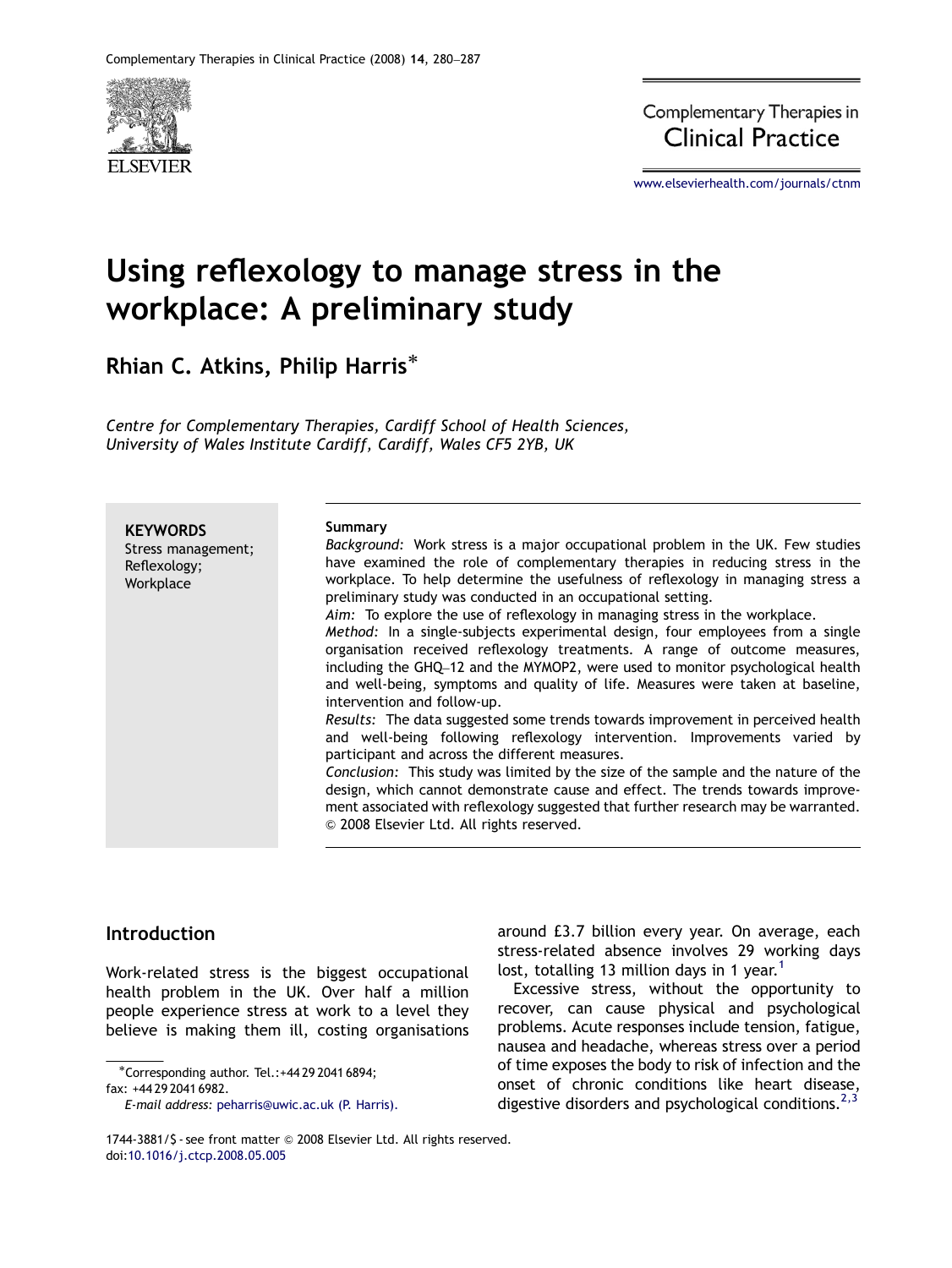Stress can also be related to the prevalence of musculoskeletal disorders, which are the most commonly reported work-related illness, causing long-term absenteeism in the workplace.<sup>[4](#page-7-0)</sup> To avoid loss of income and high litigation costs, many UK businesses are now seeking inexpensive and convenient solutions to reduce stress and prevent the onset of illnesses. In doing so they are more likely to benefit from a healthier and happier workforce, lower sickness absence, better performance and improved service and profits.<sup>[1](#page-7-0)</sup>

A holistic approach to stress management attempts to tackle the underlying causes of stress by addressing the individual's physical, psychological and social factors, rather than treating symptoms alone. With the focus on prevention rather than cure, therapists may advise and support lifestyle and dietary changes to help promote and maintain good health in the long term, thereby maximising the individuals' capacity for self-healing.<sup>[5,6](#page-7-0)</sup>

Reflexology is the systematic application of pressure to reflex points on the foot or, less frequently, the hand.<sup>[7](#page-7-0)</sup> It is widely used in the UK to treat conditions such as back and neck pain, migraine and headaches, chronic fatigue, insomnia, digestive problems and other stress-related disor-ders.<sup>[7](#page-7-0)–9</sup> Treatments such as reflexology are also being used within some organisations as part of an integrated stress management programme.<sup>[5](#page-7-0)</sup> However, few rigorous studies have been conducted on the efficacy of reflexology and little is known of its effectiveness as a means of managing stress in the workplace.

To date, only one study has been published directly investigating the effect of reflexology on physiological and psychological indicators of stress.<sup>[10](#page-7-0)</sup> Thirty healthy participants underwent reflexology and no treatment control in a crossover experimental design. Reflexology was found to have reduced state anxiety and cardiovascular activity consistent with stress reduction but there was no significant effect on trait anxiety or the stress-related secretion of cortisol and melatonin. The study excluded the influence of a therapeutic relationship as each participant only received one 60-min reflexology treatment; however, this raises the question of whether a single reflexology treatment is sufficient to bring about the change in trait anxiety or stress-related hormones.

A single-blind experiment examined the effects of reflexology and foot massage on the regulation of blood pressure by measuring baroreceptor reflex sensitivity (BRS) in 24 students.<sup>[11](#page-7-0)</sup> The group receiving reflexology and foot massage showed a reduction in BRS when compared to the control group but the effect did not achieve statistical significance.

A study using qualitative methods suggested that a sample of women with poor mental health felt less anxious and more relaxed after receiving eight weekly reflexology treatments.<sup>[12](#page-7-0)</sup> However, it cannot be assumed that the reported effects were the direct result of reflexology intervention.

A recent pilot study investigated the use of reflexology in the management of musculoskeletal disorders.<sup>[13](#page-7-0)</sup> Fifteen participants with non-specific lower back pain were randomised to receive either reflexology or foot massage for 40-min once a week for 6 weeks. The results showed that the participants receiving reflexology experienced a consistent reduction in pain throughout the study compared to participants receiving massage, but the difference did not achieve significance. Although the small sample could not provide statistically significant evidence, it presented sufficient data to encourage further investigation.

Other studies suggest reflexology may warrant further investigation as a means of alleviating the sensation of pain,  $14$  increasing joint mobility and improving sleep by relieving tension and encoura-ging feelings of well-being.<sup>[8,9](#page-7-0)</sup>

To investigate the benefits of using reflexology at work, a preliminary study was conducted in an occupational setting with employees who reported high levels of stress and stress-related symptoms. The aim was to explore the use of reflexology in managing stress in the workplace using a range of outcome measures.

## Method

## **Design**

A single-subjects experimental design (SSED) was used with a baseline phase  $(A<sup>1</sup>)$ , an intervention phase (B) and a follow-up phase  $(A<sup>2</sup>)$ . This design differs from the case study, in that a baseline series of data are collected before the intervention phase commences; in this way a degree of control is established through the comparison of data taken during baseline and intervention. Typically the design uses small numbers of participants and has been established as a useful practitioner-researcher tool in clinical and educational settings.<sup>[15](#page-7-0)</sup> It has also been used to evaluate the effectiveness of manipulative physiotherapy in a single case study,  $16$  and to conduct a preliminary investigation of the effects of a yoga-based exercise programme on four participants with chronic poststroke hemiparisis.<sup>[17](#page-7-0)</sup>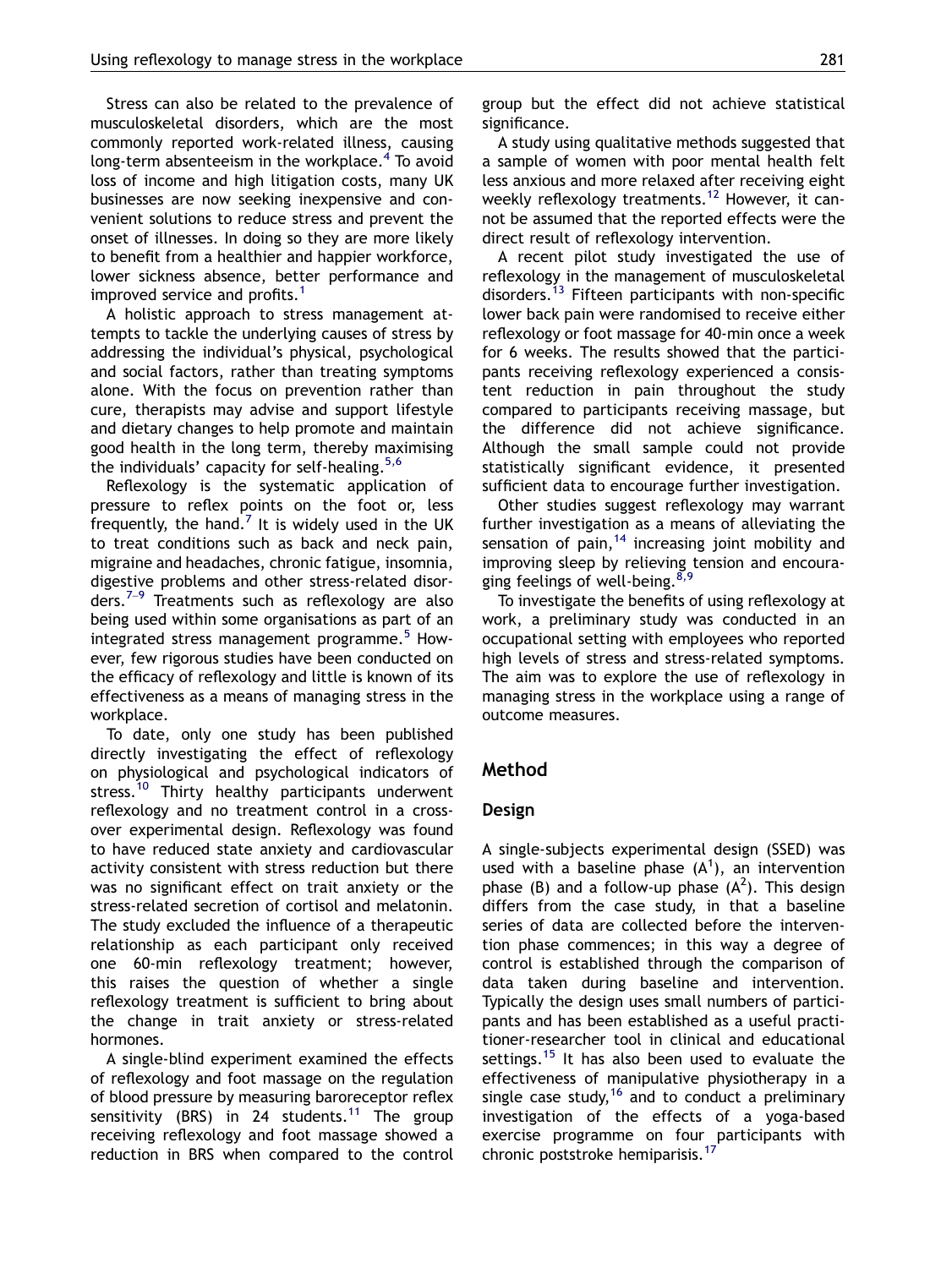#### Table 1 List of stress-related symptoms.

- Cold and/or infections
- Headaches or migraines
- Muscular tension
- Repetitive strain injury
- Back, shoulder and/or neck pain
- Sleep disturbances
- Digestive disorders that include heartburn,
- indigestion, constipation, diarrhoea, IBS
- Irregular heartbeat, palpitations
- Excessive tiredness, fatigue or exhaustion
- · Skin irritations or regular flare ups of eczema, psoriasis, or hives
- Reproductive problems
- Asthma attacks or shortness of breath
- $\bullet$ Anxiety or nervousness
- $\bullet$ Depression

## **Participants**

A manufacturing company with approximately 600 employees was approached because of its commitment to staff welfare. Permission was obtained from the organisation to conduct the study on their premises. To limit the number of employees taking time out during working hours, a maximum of four individuals volunteered to participate. Ethical approval was gained from the University of Wales Institute Cardiff, written informed consent was obtained from the employer and participants and anonymity and confidentiality were assured.

Inclusion criteria required participants to be over the age of 18, experiencing high levels of stress for at least 6 months (as verified by the company's occupational health department), and suffering from at least one stress-related symptom shown in Table 1. It was agreed that no other complementary therapy would be received during the study, but any prescribed medication would be continued. A risk assessment was conducted to ensure participants were excluded if they recently had surgery, had any current health concerns under investigation or were suffering from a life-threatening illness. The four employees who participated were aged 37 to 58 (mean 44.8); three were female and one male. All were in full time administrative jobs, regularly worked with computers and interacted with people.

## Data collection methods

To identify trends in the participants' symptoms, psychological health and well-being, data were collected using a range of methods.

A semi-structured interview was conducted at the start and end of the study using a structured set of closed questions that are related to factors associated with stress in the workplace; and some open questions allowing for individual comments.

Two standardized questionnaires were used. The General Health Questionnaire (GHQ-12) is a wellvalidated 12-item, self-administered measure focusing on the psychological components of ill health and well-being. Each of the 12 items asks whether the respondent has experienced a particular symptom or behaviour recently using a fourpoint scale; higher scores indicate poorer psycho-logical well-being.<sup>[18](#page-7-0)</sup> The GHQ-12 has been used extensively as an outcome measure in studies of occupational stress.[19,20](#page-7-0) The Measure Yourself Medical Outcome Profile  $(MYMOP2)^{21}$  $(MYMOP2)^{21}$  $(MYMOP2)^{21}$  measures the outcomes that the client considers the most important. The client chooses one or two symptoms that bother them most and rates each symptom over the last week on a seven-point scale where 0 is 'As good as it could be' and 6 is 'As bad as it could be'. MYMOP has been frequently used as a patientcentred outcome measure and evidence suggests that it is a sensitive measure of change in perceived symptoms and quality of life. $22,23$ 

Three data collection methods were designed by the authors specifically for the study. Participants were asked to rate on 10-cm visual analogue scales (VAS), their levels of stress, health, mood, energy, quality of sleep and feelings of relaxation; high scores represented high feelings of well-being. A symptom checklist (SC) was designed to gather information about 14 symptoms that are commonly associated with stress<sup>[24](#page-7-0)</sup> (see Table 1). Participants rated each symptom for severity and frequency using five-point scales (high scores represented high severity and frequency), which were summed to give a total score per week. Participant familiarity with the SC was reduced by changing the order of the symptoms each week. To gain further data about symptoms the participants deemed to be important, a daily diary was designed. Each week individual participants were asked to self-elect one or two symptoms that bothered them most and to comment daily on any changes to these symptoms over the course of the week. Previous studies have found diary techniques to be a useful and reliable source of data. $^{25}$  $^{25}$  $^{25}$ 

#### Procedure

The study was carried out over 9 weeks. The baseline phase  $(A<sup>1</sup>)$  was 3 weeks with measures taken and no treatments given; in the intervention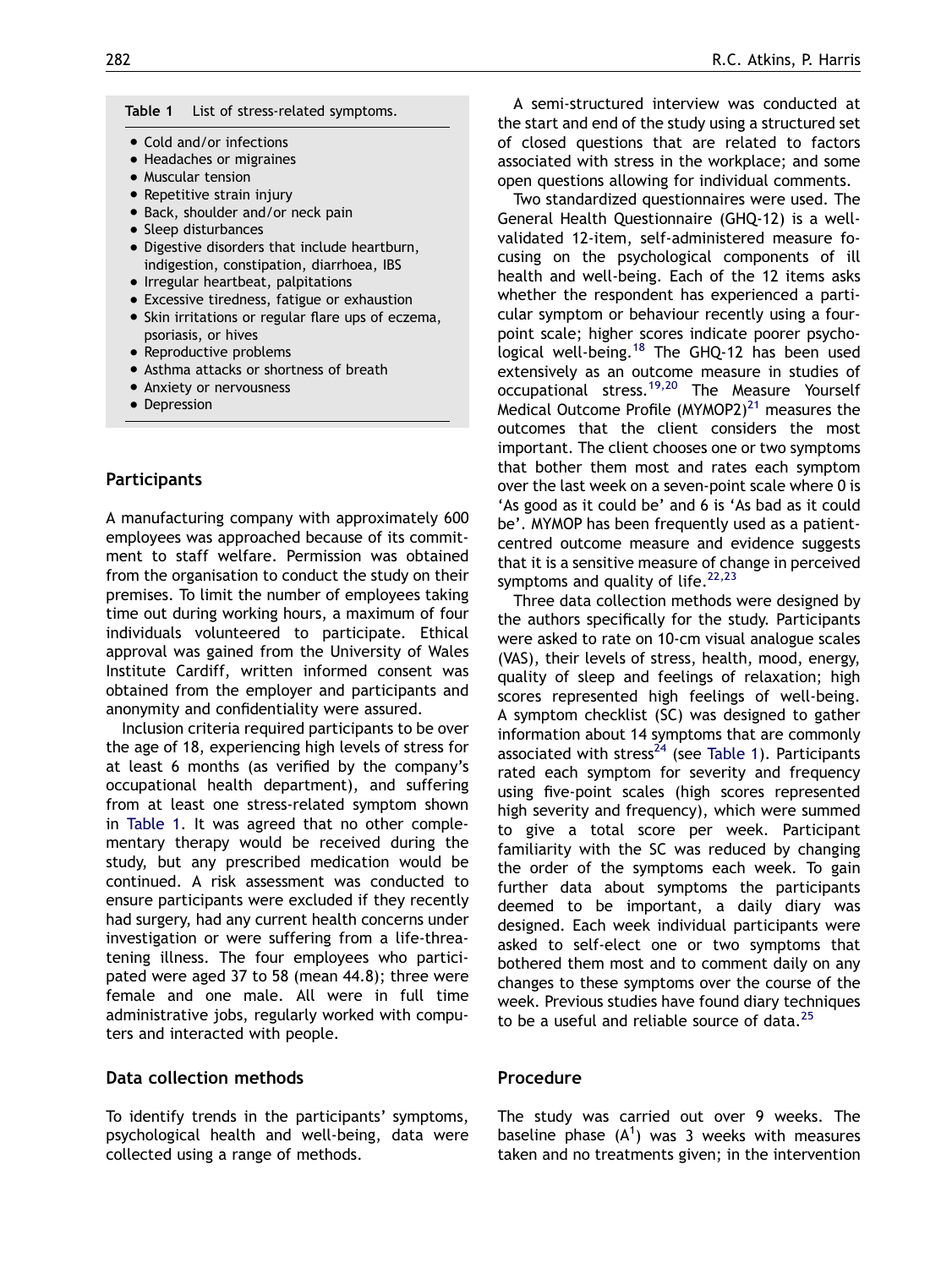| Week | Phases       | Start/end<br>interviews | GHQ-12 | MYMOP2 | Symptoms<br>Checklist | VAS<br>measures | Daily<br>diary |
|------|--------------|-------------------------|--------|--------|-----------------------|-----------------|----------------|
|      |              | مما                     | مما    |        | مما                   | مما             |                |
|      |              |                         |        |        | مما                   | مما             |                |
|      | $A^1/B$      |                         |        |        | مما                   | مما             |                |
|      | <sub>B</sub> |                         |        |        | مما                   | مما             | مما            |
|      | B            |                         | مما    |        | مما                   | مما             | مما            |
| h    | <sub>R</sub> |                         |        |        | مما                   | مما             | مما            |
|      | в            |                         |        |        | مرا                   | مما             | مما            |
|      | $A^2$        |                         |        |        | ممرا                  | مما             |                |
| g    | $A^2$        | مما                     | مما    |        | مما                   | مما             |                |

|  | Table 2 Schedule of measures taken during each phase of the study. |  |  |  |  |  |  |  |
|--|--------------------------------------------------------------------|--|--|--|--|--|--|--|
|--|--------------------------------------------------------------------|--|--|--|--|--|--|--|

phase (B) participants received a 60-min reflexology treatment once a week for 5 weeks with measures taken. In the final follow-up phase  $(A^2)$ measures were taken over a 2-week period and no treatments were given.

As shown in Table 2, GHQ-12 measurements were taken during weeks 1, 5 and 9 and MYMOP measures at weeks 1, 3, 7 and 9. Data using the SC and VAS measures were collected weekly for 9 weeks. During the intervention period, measures were completed by participants immediately before the reflexology treatment. Participants were asked to keep a daily diary during the intervention phase only.

All data were collected by the first author. The same author, a qualified reflexologist, also treated all four participants during the intervention phase.

The reflexology treatment was carried out onsite in a private room on a bed with a back adjustment with pillows for support. After an initial foot examination, a traditional reflexology session was carried out in a sequence of massage strokes and gentle pressure to reflexes on both feet. No additional advice about health or lifestyle changes was given.

#### Data analysis

Mean scores from the GHQ-12, MYMOP2, SC and VAS were used to identify trends over the baseline, intervention and follow-up phases. The symptoms experienced as most troublesome (worst) by each participant were identified from the SC scores at baseline: any symptom with a total score greater than the mean for all 14 symptoms was considered as the worst experienced.

The interview and diary data were content analysed by categorising similar responses and identifying themes.

## Results

The four participants completed all three phases of the study. Participant 2 missed one treatment and 1 week at follow-up due to work commitments and Participant 3 missed a treatment due to holiday leave; no data were collected for these participants during the missing weeks.

From the initial interviews, it was apparent that all four participants said that they had experienced levels of stress which they believed to be having a direct negative effect on their physical and psychological well-being. When asked what aspects of work increased their stress levels, comments included 'unrealistic timeframes, deadlines, workload and dealing with people'. The participants reported that increased stress levels caused them to feel frustrated and out of control, and led to poor memory and irritability; all of which affected their performance at work. All four stated that they experienced fatigue and sleep problems and three of them experienced musculoskeletal disorders. Only Participant 1 had taken days off work (2 days) as a consequence of these symptoms in the last year. Participant 3 was taking medication and was the only one to have used complementary therapies before.

[Figure 1](#page-4-0) shows the scores for each participant on the GHQ-12. Participants 1, 3 and 4 reported improved psychological well-being from baseline to intervention. The small improvement shown by Participant 4 returned to baseline at follow-up and Participant 3 showed a similar trend. It was evident that Participant 2 reported deterioration after the initial 2 weeks of reflexology treatments. Two further observations are notable: first, all four participants reported relatively high levels of psychological well-being at all three data collection points (given that the distribution of scores on the GHQ using the Likert scoring ranged from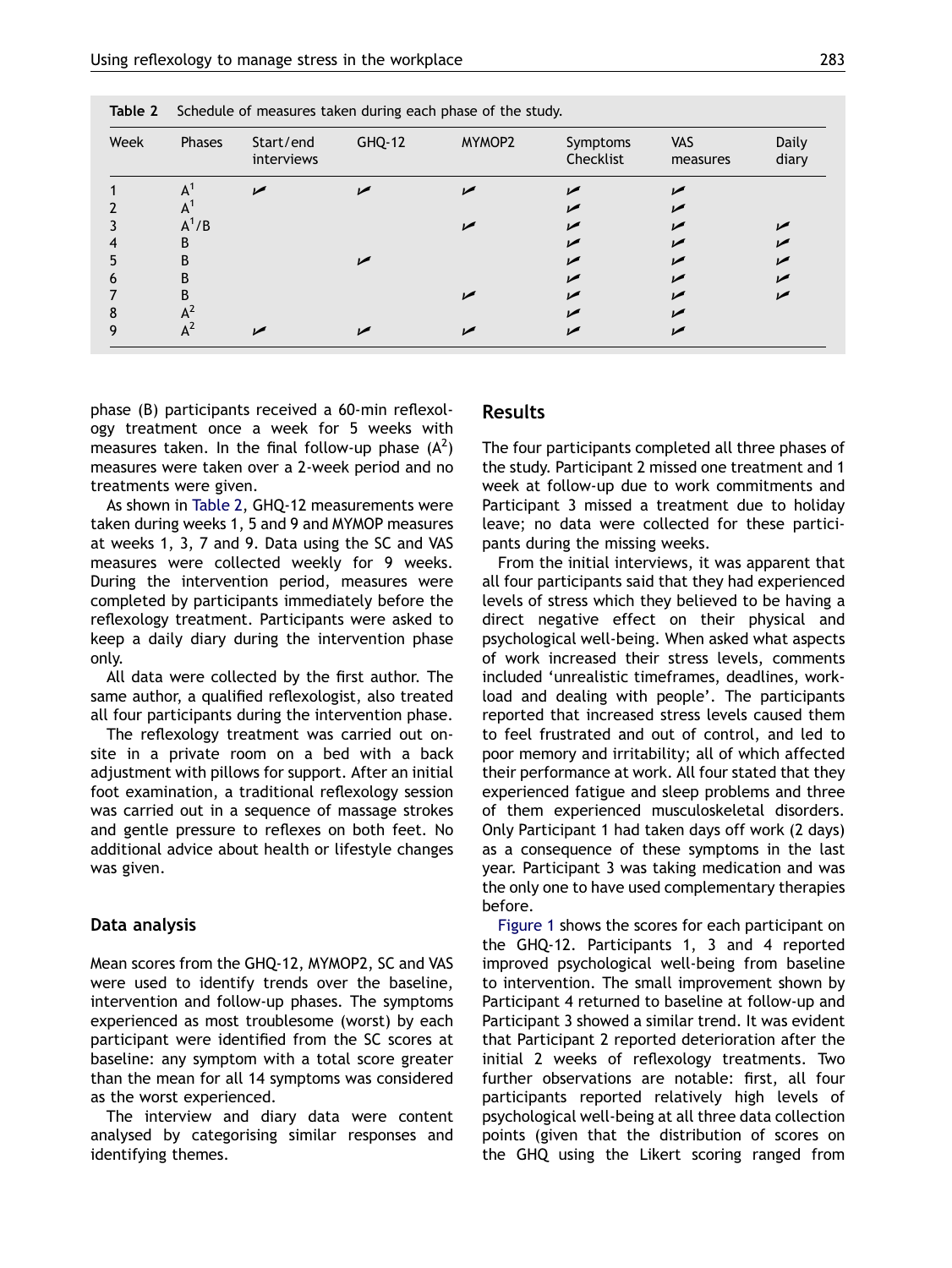<span id="page-4-0"></span>

Figure 1 Scores for each participant from the GHQ-12.

0 to 36); second, the participants with the lowest psychological well-being at baseline (Participant 1 and 3) showed the greatest improvements at intervention.

A variation in main symptoms was reported across all four participants in the MYMOP2 at week 1. All participants stated they were not taking medication for their main symptom (i.e. Symptom 1 on the MYMOP2 scale). Participants 1 and 2 had been experiencing their main symptom for 3 months to 1 year, whereas, Participants 3 and 4 had been experiencing their main symptom for 1–5 years. Participants 1, 3 and 4 felt avoiding medication for their problem was 'very important' but Participant 2 felt this was 'not applicable'. The mean scores shown in Figure 2 were calculated using the mean of all nominated scales for each participant at all four data collection points.<sup>[21](#page-7-0)</sup> The first two columns for each participant represent measures taken before the intervention: note missing data for Participant 2 at the start of the intervention. Participants 1, 2 and 3 reported a steady improvement in symptoms that were most bothersome at baseline and this was maintained at follow-up. Scores for Participant 4 increased on the second measure before the intervention and showed some improvement at follow-up.

Figure 3 suggests a downward trend in the severity and frequency of symptoms associated with stress for Participants 1, 3 and 4 from baseline to intervention with a slight increase at follow-up for Participant 3. Participant 2 reported a small increase in SC scores at intervention. Further



Figure 2 Mean scores for each participant from the MYMOP2.



Figure 3 Mean scores from the symptom checklist (SC).

analysis of this data showed the following. Participants 1, 2 and 3 reported the greatest improvement with musculoskeletal problems particularly 'muscular tension' and 'back, shoulder and/or neck pain'. Other symptoms such as 'sleep disturbances/ difficulty getting off to sleep' improved consistently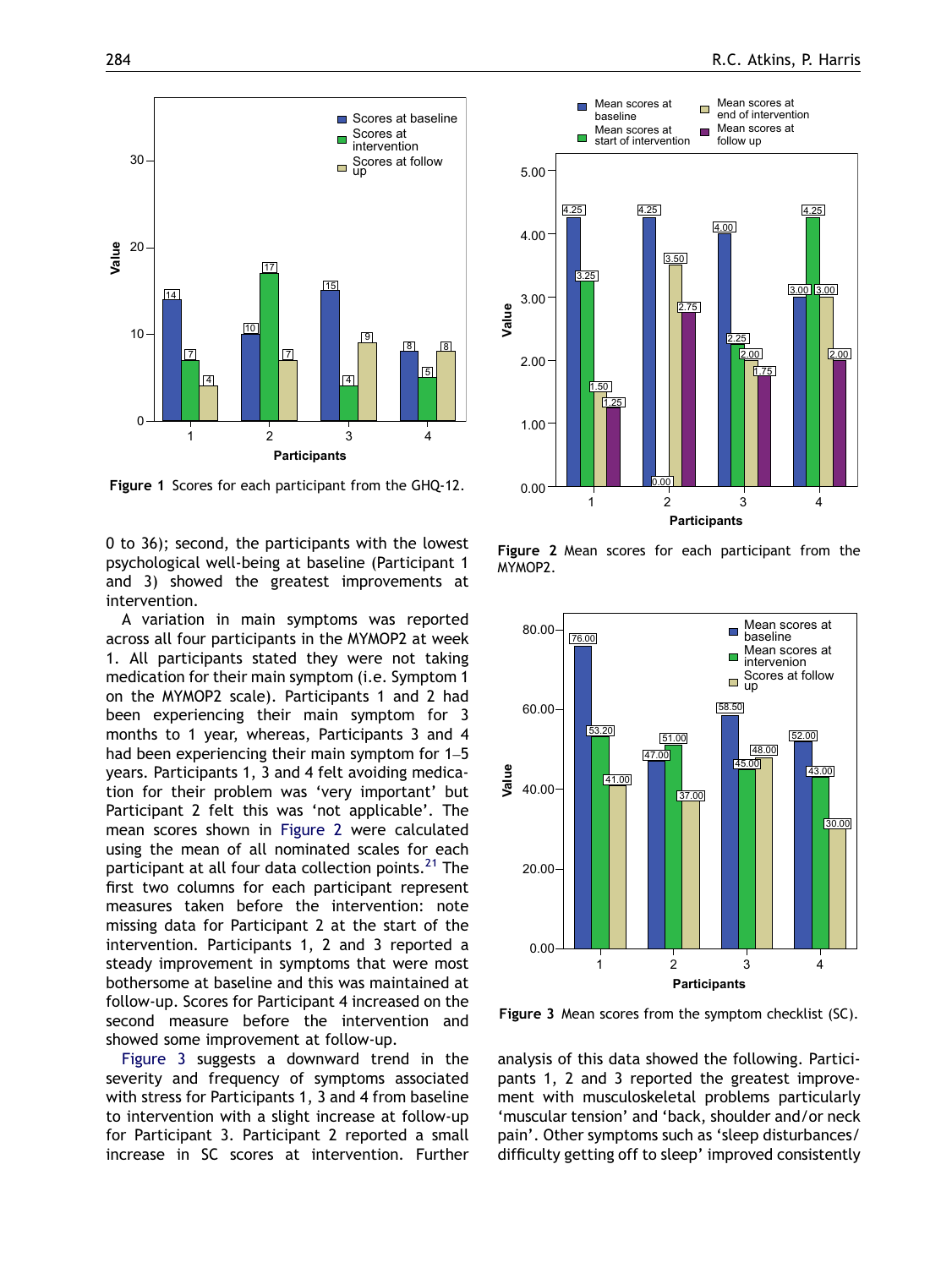for participants 1, 3 and 4 during the study. However, with the exception of one participant (Participant 1), some deterioration was observed in individual scores, particularly during the intervention phase; the most evident were symptoms such as 'headaches and migraines' and 'anxiety/ nervousness'.

The mean combined scores for the VAS measurements of stress, health, mood, energy, quality of sleep and feelings of relaxation suggest (see Figure 4) that three of the participants reported consistent improvements in well-being over the study period, while Participant 2 reported little change. Further analysis showed that the scores for mood and quality of sleep consistently improved for all participants. Energy levels improved for Participant 1 over the entire period of the study. Participant 2 showed a decline in scores for energy, particularly during the intervention phase. Participants 3 and 4, on the other hand, showed improvements during the intervention phase with scores deteriorating at follow-up. Participants 1 and 3 reported improvements in mean scores for stress and relaxation; Participant 2 showed no improvement in these measures, whereas Participant 4 indicated a persistent increase in stress and decrease in relaxation across the study.

Two main themes emerged from content analysis of the diaries: signs of improvement were noted soon after the reflexology treatment, with symptoms returning later in the week, or symptoms were worsened in the first few days after treatment and improved later in the week. Participants 1 and 3 monitored the same symptoms throughout the



Figure 4 Mean scores of well-being (VAS) for each participant.

intervention, whereas symptoms indicated by Participants 2 and 4 changed during the course of treatments.

In the final semi-structured interviews, participants were asked if there had been an improvement, a decline or no change in their stress-related symptoms. Three participants (Participants 1, 2 and 4) reported overall improvements in managing stress levels and quality of sleep; two participants (Participants 1 and 3) noted they felt their general health and well-being had improved but the other two reported no change. No participant reported having taken any time off work during the study period.

The participants' comments about receiving treatments included 'knowing I was having reflexology and looking forward to it, helped me get through the week... the treatments reminded me how to relax'. All participants agreed that it was important to manage stress levels and three said they would use reflexology in the workplace if it were offered to them. One participant said 'where we can identify people with stress, it is a good way of helping them' and another stated that 'even if it is an hour out of work time, it brought more awareness to my physical need'. Further comments referred to the importance of having a good client–therapist relationship, for example, one participant said 'I enjoyed it thoroughly. Knowing someone was available to help—to listen without being judgmental, helped me' and another participant stated that 'feeling comfortable with the therapist helped me'.

## **Discussion**

Overall the results from the range of outcome measures used in this study identified stronger trends towards improvement than deterioration in perceived health and well-being following reflexology intervention for the four participant employees in the workplace.

Participant 1 reported consistent improvements across all outcome measures. Data from the GHQ-12 and the MYMOP2 indicated that most of the participants reported improvements in general health, perceived symptoms and quality of life at intervention and at follow-up. The combination of the GHQ-12 and the MYMOP2 with questions relating to psychological and physical health and well-being presented important information, which was supported by findings from the other data collection methods used in this study. The MYMOP2, in particular, was helpful in assessing clinical changes among participants who experienced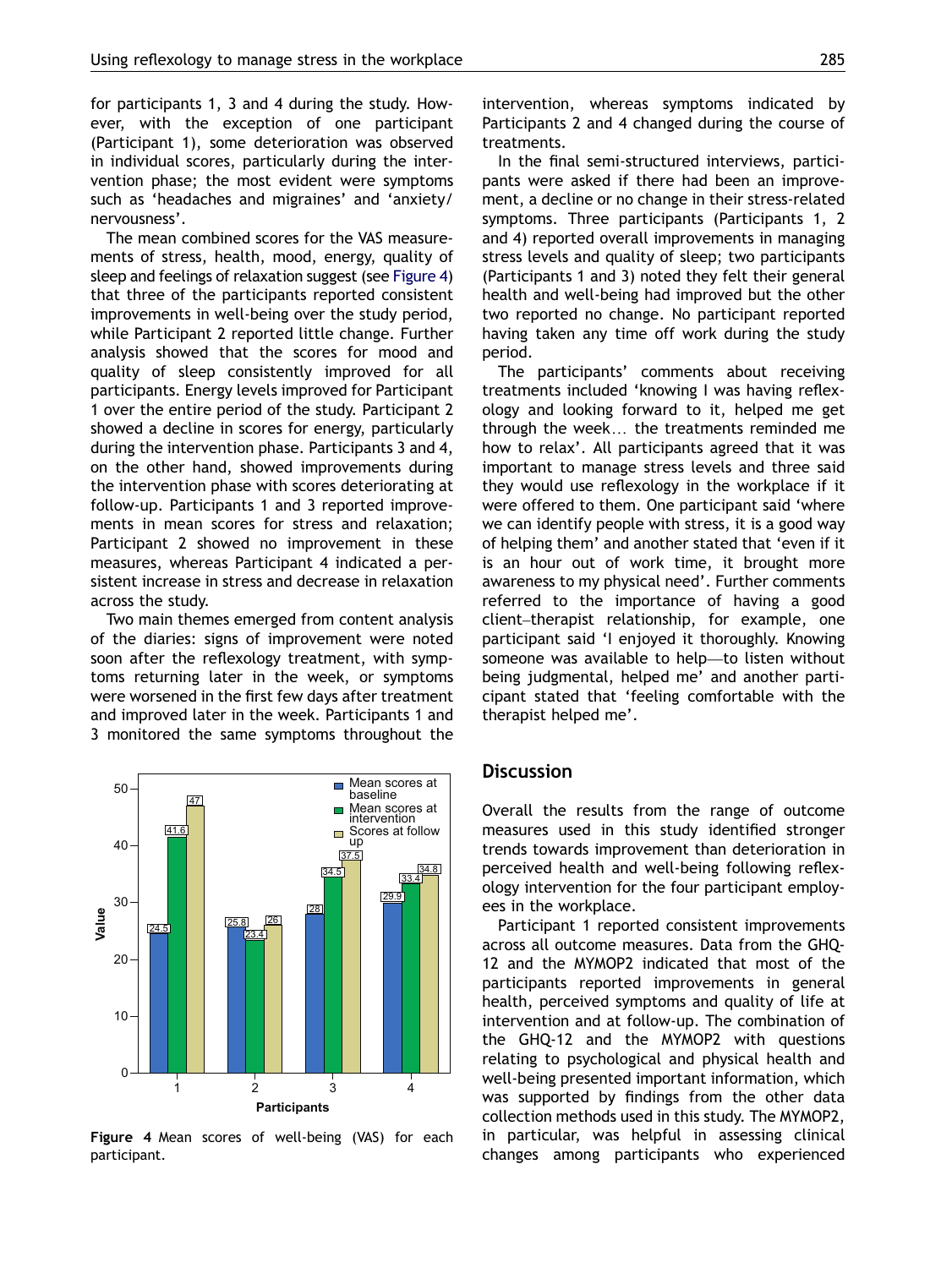different symptoms and is therefore a viable instrument for use in SSEDs.

While all four participants reported some positive effects there was variation between participants and some inconsistencies in the data. In the end of study interview, three participants (Participants 1, 2 and 4) reported improvements in managing their stress levels, whereas data collected using the VAS showed increased stress levels for Participants 2 and 4. It is possible that the participants distinguished between their ability to manage stress levels and their actual stress levels. The VAS data also indicated a trend towards improvement in relaxation for two participants (Participants 1 and 3) over the course of the study, which is consistent with findings from a previous study.<sup>[12](#page-7-0)</sup>

There was a marked contrast between stress and relaxation levels, as indicated on the VAS, for two of the participants. Participant 1 showed the greatest decrease in stress and increases in relaxation which persisted at follow-up, whereas Participant 4 showed increased stress and decreased relaxation levels during the intervention, which improved at follow-up. When examining the effects of a yoga-based exercise programme for people with chronic poststroke hemiparesis,  $17$ the authors suggested that differences in the outcomes demonstrated by the four participants in the study might be explained by the differing characteristics of the participants: the participant who demonstrated most improvements was the most adherent to the yoga programme. However, it is difficult to explain the differences in stress levels as reported in the current study in this way as Participants 1 and 4 both adhered to the reflexology treatments.

It was also notable that three of the participants (Participants 1, 2 and 3) reported musculoskeletal problems in the interviews at the start of the study and rated these symptoms as the worst experienced in the SC at baseline. When receiving reflexology, they all showed improvements in these symptoms, which coincided with recent research findings.<sup>[13](#page-7-0)</sup> On the other hand, anxiety has been shown to reduce in previous studies,  $10,12$  while the SC data showed that it increased markedly for Participant 2 in the current study.

The following participants missed a treatment during the intervention phase which may have affected the outcome. Participant 3 showed the most improvement in scores in the GHQ-12, whereas Participant 2 showed a deterioration in scores during the same period. Whilst it was noted that Participant 3 was on holiday and was the only participant taking medication when interviewed at the start of the study, Participant 2 missed a treatment and a further session due to work commitments. This highlights the unpredictability of people who experience stress in the workplace due to demands and busy schedules. It may also suggest a lack of collaboration towards the study or commitment to improving health.

The SSED is a useful tool for exploring trends, by collecting baseline data before the intervention begins each subject acts as their own control.<sup>[15](#page-7-0)</sup> However, there are frequently pragmatic limits imposed on the length of the baseline period, as was the case in this study, which limits the reliability of the control. The therapist acting as researcher also has its own inherent limitations, in particular, there is an increased risk of biased reporting by the participants who may wish to please the therapist, although it should be noted that participants reported negative as well as positive trends.

The package of measures used in this preliminary study explored a range of outcomes and the design allowed data to be examined across baseline and intervention phases, and at follow-up. However, the greatest limitation of the SSED is that it cannot establish a causal relationship. Any of the improvements reported here may have been due to factors other than the reflexology intervention, for example, therapeutic touch, having time away from work, receiving special attention or simply experiencing something pleasant. Alternatively the participants may have been motivated towards a positive outcome if they thought it could lead to reflexology treatments being introduced into the workplace. Furthermore, the current study involved a series of reflexology treatments and the impact of the therapeutic relationship cannot be excluded. Indeed two of the participants reported that the relationship with the therapist had been an important part of the process.

Research into the effectiveness of a therapy usually progresses in a series of steps. Arguably, although the results from this preliminary study are limited, they highlight key areas of interest for further investigation. Subsequent studies may build on the issues raised in this research, using similar data collection methods, but with larger samples. The use of an uncontrolled trial could be another step in establishing whether reflexology, as a means of reducing stress in the workplace, is worth investigating further. It has been argued<sup>[26](#page-7-0)</sup> that uncontrolled trials have a number of important functions in the early stages of research: they can be used to establish if there is a clinical effect worth investigating, identify the most suitable participants, as well as the most appropriate